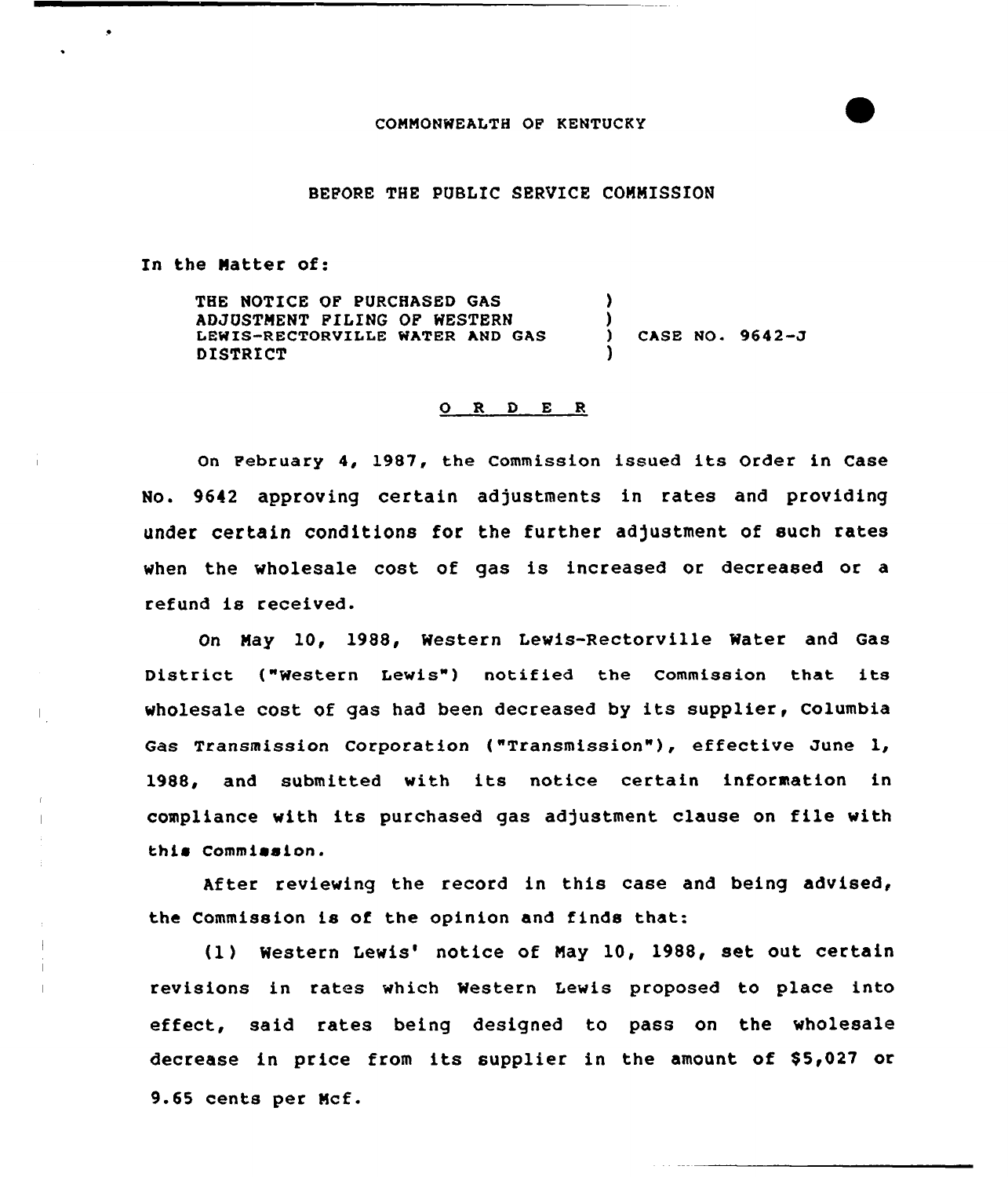(2) Transmission applied with the Federal Energy Regulatory Commission for a decrease with an effective date of June 1, 1988.

(3) Western Lewis' adjustments in rates under the purchased gas adjustment provisions approved by the Commission in its Order in Case No. 9642 dated February 4, 1987, is fair, just, and reasonable and in the public interest and should be effective with gas supplied on and after June 1, 1988. Western Lewis' rates should be subject to refund because Transmission's rates are subject to refund.

IT IS THEREFORE ORDERED that:

(1) The rates in the Appendix to this Order be and they hereby are authorized effective with gas supplied on and after June 1, 1988.

(2) Within 30 days of the date of this Order, Western Lewis shall file with this Commission its revised tariffs setting out the rates authorized herein.

Done at Frankfort, Kentucky, this 24th day of May, 1988.

PUBLIC SERVICE CONNISSION

Chairman<br>Chairman<br>Vice Chairman<br>Channissioner

n Will

*Pmmissione* 

ATTEST:

Executive Director